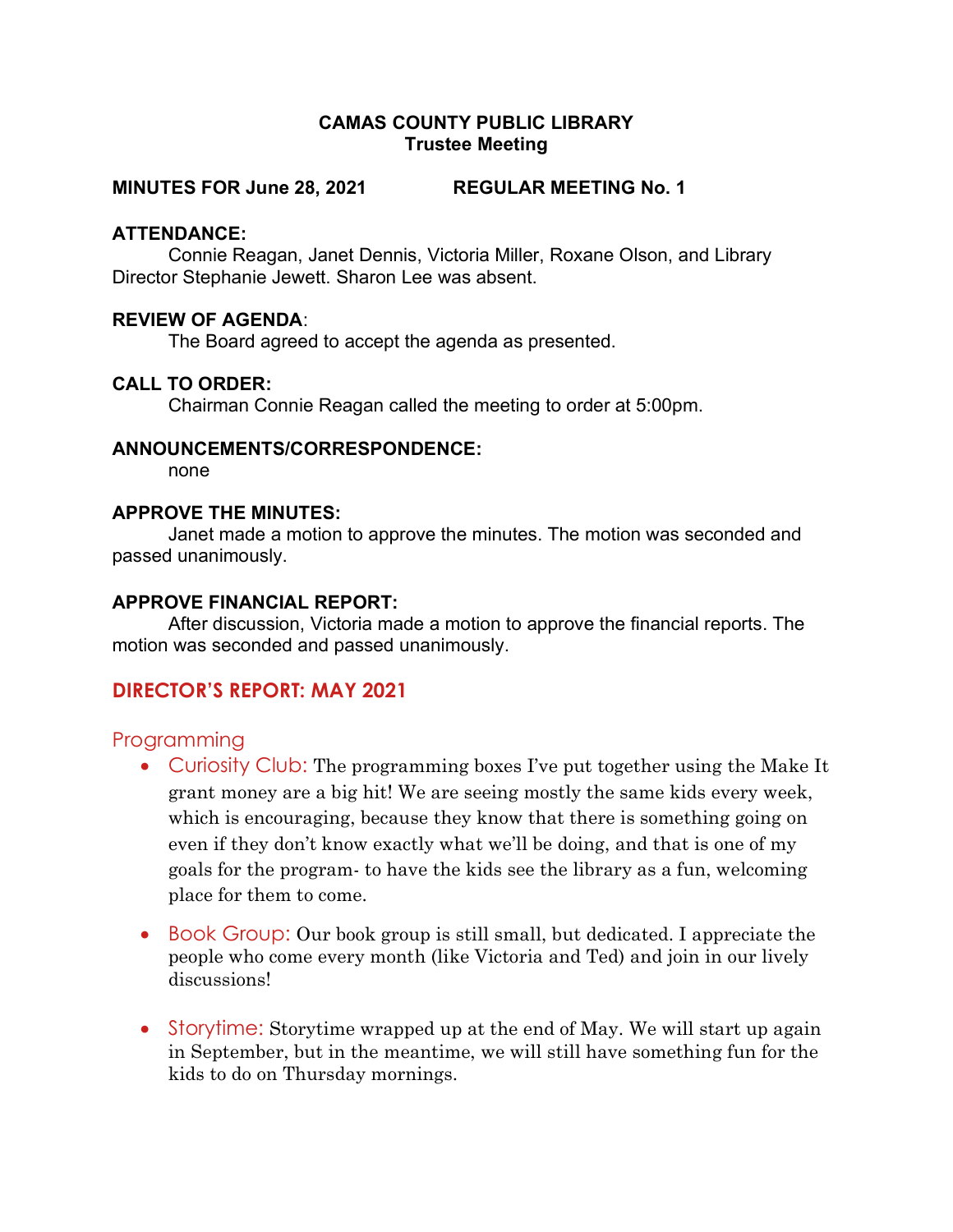# **Community**

- Voting: On May 18, we hosted the polls for the vote on the Cemetery levy. It boosted our door count for the month, and hopefully got some people into the building who haven't been before. Maybe they will like what they saw and want to come back!
- 4-H: A couple of the 4-H groups have started using our meeting room for their meetings, which is highly encouraged. I want more community members to know that the room is available for their (non-profit) activities.

| Community                  |                                                                                                                                                                                                                                                                                                                                                                                                                             |             |                  |      |     |     |                  |                                                   |                  |     |                  |     |                  |                 |
|----------------------------|-----------------------------------------------------------------------------------------------------------------------------------------------------------------------------------------------------------------------------------------------------------------------------------------------------------------------------------------------------------------------------------------------------------------------------|-------------|------------------|------|-----|-----|------------------|---------------------------------------------------|------------------|-----|------------------|-----|------------------|-----------------|
|                            | • Voting: On May 18, we hosted the polls for the vote on the Cemetery levy. It<br>boosted our door count for the month, and hopefully got some people into the<br>building who haven't been before. Maybe they will like what they saw and<br>want to come back!<br>4-H: A couple of the 4-H groups have started using our meeting room for their<br>meetings, which is highly encouraged. I want more community members to |             |                  |      |     |     |                  |                                                   |                  |     |                  |     |                  |                 |
|                            | know that the room is available for their (non-profit) activities.                                                                                                                                                                                                                                                                                                                                                          |             |                  |      |     |     |                  |                                                   |                  |     |                  |     |                  |                 |
| <b>Usage Stats</b>         |                                                                                                                                                                                                                                                                                                                                                                                                                             |             |                  |      |     |     |                  |                                                   |                  |     |                  |     |                  |                 |
|                            |                                                                                                                                                                                                                                                                                                                                                                                                                             | May*** June |                  | July |     |     |                  | AugustSeptenOctobeNovembDecemJanuary FebruarMarch |                  |     |                  |     | April            | May             |
| <b>Door Count</b>          | Adult                                                                                                                                                                                                                                                                                                                                                                                                                       | 137         | 460              | 766  | 572 | 162 | 369              | 168                                               | 425              | 353 | 531              | 863 | 746              | 79              |
|                            | Juvenile*                                                                                                                                                                                                                                                                                                                                                                                                                   |             |                  |      |     |     |                  |                                                   |                  |     |                  |     |                  |                 |
| <b>Circulation</b>         | Audiobooks                                                                                                                                                                                                                                                                                                                                                                                                                  |             | 38               | 13   | 12  |     | 15               |                                                   |                  |     |                  |     |                  |                 |
|                            | Video- Adult                                                                                                                                                                                                                                                                                                                                                                                                                | 20          |                  | 21   |     |     | 29               | 9                                                 | 46               | 9   | 97               | 59  | 64               |                 |
|                            | Video- Juvenile                                                                                                                                                                                                                                                                                                                                                                                                             |             | 23               | 26   | 16  |     | 28               | 8                                                 | 51               | 7   | 60               | 49  | 49               | $\overline{5}$  |
|                            | <b>Books-Adults</b>                                                                                                                                                                                                                                                                                                                                                                                                         | 119         | $\overline{227}$ | 148  | 147 | 5   | $\overline{121}$ | 82                                                | 149              | 126 | $\overline{151}$ | 167 | $\overline{122}$ | $\overline{10}$ |
|                            | Books- Juvenile                                                                                                                                                                                                                                                                                                                                                                                                             | 24          | 232              | 104  | 180 | 94  | 33               | 116                                               | $\overline{155}$ | 134 | $\overline{125}$ | 6   | $\overline{180}$ | $\overline{8}$  |
|                            | Magazines                                                                                                                                                                                                                                                                                                                                                                                                                   |             |                  |      |     |     |                  |                                                   |                  |     |                  |     |                  |                 |
|                            | E-Books                                                                                                                                                                                                                                                                                                                                                                                                                     | 48          | 37               | 55   | 37  | 64  | 53               | 36                                                | 43               | 43  | 49               | 46  | 62               |                 |
|                            | <b>ILLs Borrowed</b>                                                                                                                                                                                                                                                                                                                                                                                                        |             |                  |      |     |     |                  |                                                   |                  |     |                  |     |                  |                 |
|                            | ILLs Loaned                                                                                                                                                                                                                                                                                                                                                                                                                 |             |                  |      |     |     |                  |                                                   |                  |     |                  |     | $\mathcal{S}$    |                 |
| Computer Use               | Adult                                                                                                                                                                                                                                                                                                                                                                                                                       |             |                  | 26   | 13  |     |                  | 4                                                 |                  |     |                  |     | 16               |                 |
|                            | Juvenile                                                                                                                                                                                                                                                                                                                                                                                                                    | $\Omega$    | 10               | 37   | 66  |     |                  | 22                                                | 26               | 15  | 4                |     | $\overline{35}$  |                 |
| <b>New Patrons</b>         | Adult                                                                                                                                                                                                                                                                                                                                                                                                                       |             |                  |      |     |     |                  |                                                   |                  |     |                  |     |                  |                 |
|                            | Juvenile                                                                                                                                                                                                                                                                                                                                                                                                                    | $\cap$      |                  |      |     |     |                  |                                                   |                  |     |                  |     |                  |                 |
| Program Attendance         | Adult                                                                                                                                                                                                                                                                                                                                                                                                                       |             |                  |      |     |     |                  |                                                   |                  |     |                  |     |                  |                 |
|                            | Juvenile                                                                                                                                                                                                                                                                                                                                                                                                                    |             |                  |      |     |     |                  |                                                   | 10               | 10  | 25               | 36  | 89               |                 |
| Other programs             | Knitters                                                                                                                                                                                                                                                                                                                                                                                                                    |             |                  |      |     |     |                  | 161                                               | 9                |     | $\overline{12}$  |     | $\overline{18}$  | $\overline{2}$  |
|                            | Passive programming                                                                                                                                                                                                                                                                                                                                                                                                         |             |                  |      |     |     |                  | 25                                                | 35               |     |                  | 20  | 17               |                 |
|                            | Summer Reading                                                                                                                                                                                                                                                                                                                                                                                                              |             | 18               |      | 15  |     |                  |                                                   |                  |     |                  |     |                  |                 |
| <b>Materials Additions</b> | Adult                                                                                                                                                                                                                                                                                                                                                                                                                       | 31          | 32               | 20   | 25  | 37  | 25               | 32                                                | 28               | 46  | 22               | 27  | 22               |                 |
|                            | Juvenile                                                                                                                                                                                                                                                                                                                                                                                                                    |             | $\overline{2}$   |      | 48  | 181 | 38               | 18                                                |                  | 21  | 16               |     | 96               |                 |
|                            | Teen                                                                                                                                                                                                                                                                                                                                                                                                                        |             |                  |      |     |     |                  |                                                   |                  |     |                  |     | 9                |                 |
|                            |                                                                                                                                                                                                                                                                                                                                                                                                                             |             |                  |      |     |     |                  |                                                   | 21               | 13  | 23               | 30  | 27               |                 |
| <b>Equipment Usage</b>     |                                                                                                                                                                                                                                                                                                                                                                                                                             |             |                  |      |     |     | 63               | 10                                                | 11               | 8   | 3                | 30  | 17               |                 |
| Kanopy                     |                                                                                                                                                                                                                                                                                                                                                                                                                             |             |                  | 100  | 96  | 57  |                  |                                                   |                  |     |                  |     |                  |                 |

# Usage Stats

# DIRECTOR'S REPORT:

- The plan is to plant a garden on the south side of the library building.
- 3 applications were received in response to the part time position. Applications closed 6/25. One interview was today and another is scheduled for Wednesday this week.
- Summer reading is for all ages including adults. Prizes.
- Stephanie will make "Trustee" buttons for the fair.
- 50/50 tickets are available at the library.